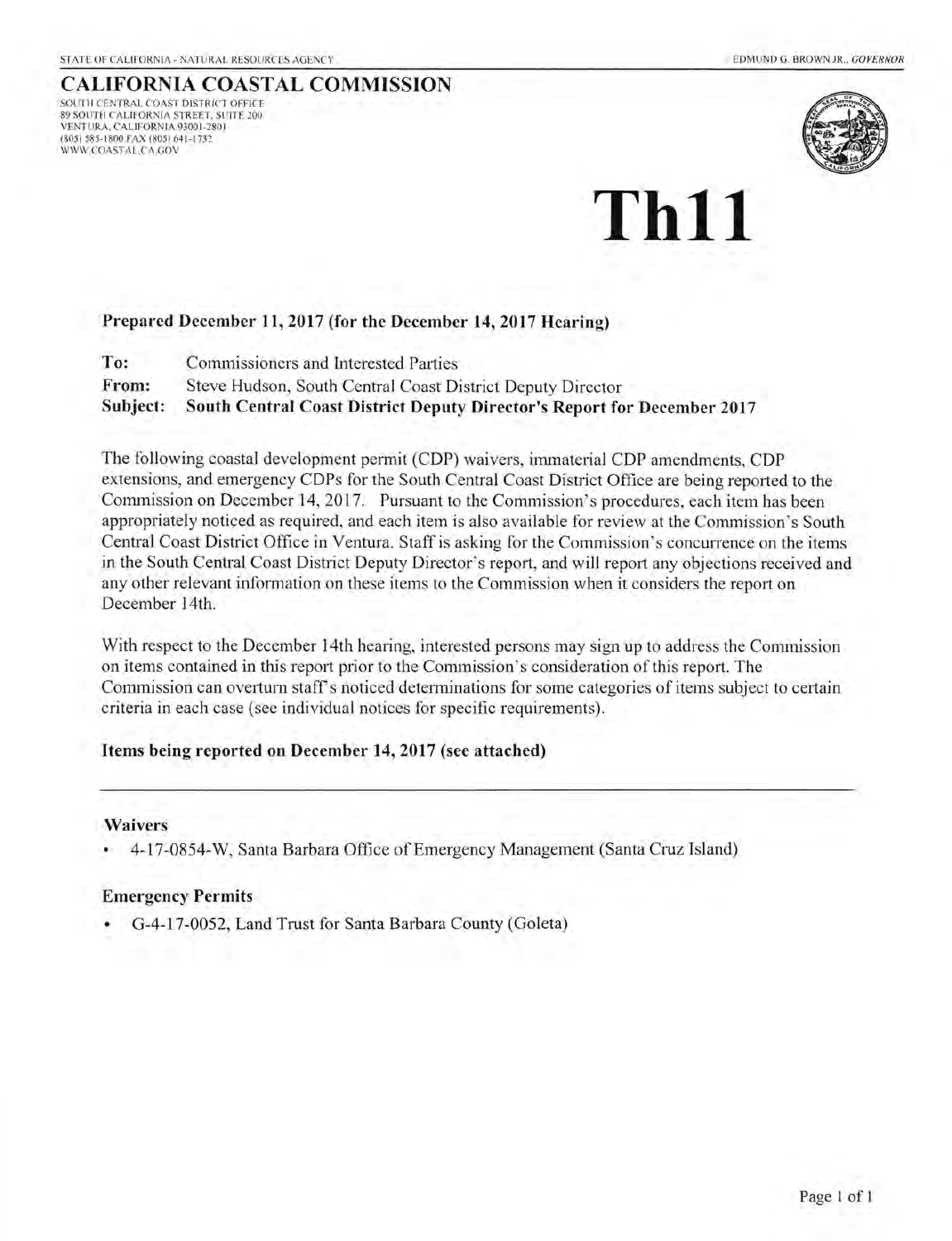CALIFORNIA COASTAL COMMISSION SOUTH CENTRAI COAST AREA 89 SOUTH CALIFORNIA ST., SUITE 2OO VENTURA, CA 93OOI (805) 585-t800



## NOTICE OF COASTAL DEVELOPMENT PERMIT WAIVER-DE-MINIMUS

DATE: December 1, 2017

TO: All Interested parties

SUBJECT: waiver of coastal Development permit Requirement Waiver No.: 4-17-0854\_W

Based on project plans and information submitted by the applicant regarding the development described below, the Executive Director of the Coastal Commission hereby waives the requirement for a Coastal Development Permit, pursuant to Title 14, Section 13238 of the Califomia Code of Regulations.

Applicant: Santa Barbara county office of Emergency Management

Location: Valley Peak Communications Site, Santa Cruz Island, Santa Barbara County

Description: Replace an existing 20 foot high monopole communications tower and attached antennas with a new 50 foot high lattice communications tower with six new dish antennas, six new dipole antennas, an omni whip antenna, and a lightning antema; replace an existing 15 kilowatt generator and 100 gallon fuel tank with a new 25 kilowatt generator and 100 gallon fuel tank; replace the 84 existing solar panels on an existing 960 sq. ft. groundmounted array; and install a new B0 sq. ft. prefabricated equipment building. No grading or removal of native vegetation is proposed or required and the project includes measures to avoid any impacts to sensitive species or archaeological remains.

Rationale: The proposed project is relatively minor in nature. The project involves the replacement of an existing communications tower as well as upgrades to the existing equipment that support the operations of the communications facility. Multiple public agencies (including the National Park Service, Santa Barbara County, Santa Barbara city, Montecito Fire Protection District, The Nature Conservancy, and the U.S. Forest Service) rely on the Valley Peak Communications Site for their operations and the proposed development will increase the facility's signal strength and range. The proposed development will not be significantly visible from any public viewing areas and the tower facility will be painted gray to match the foggy weather typically found at Santa Cruz Island. All of the proposed development will be within the footprint of the existing facility and no native vegetation will be disturbed. In addition, surveys of the project site did not locate any sensitive species or archaeological resources in the project vicinity; however, the proposed project includes measures to avoid any potential impacts to sensitive species or archaeological remains. As proposed, the project will not result in any significant adverse impacts to coastal resources, public access, or visual resources. Therefore, the proposed project is consistent with all applicable Chapter Three policies of the Coastal Act.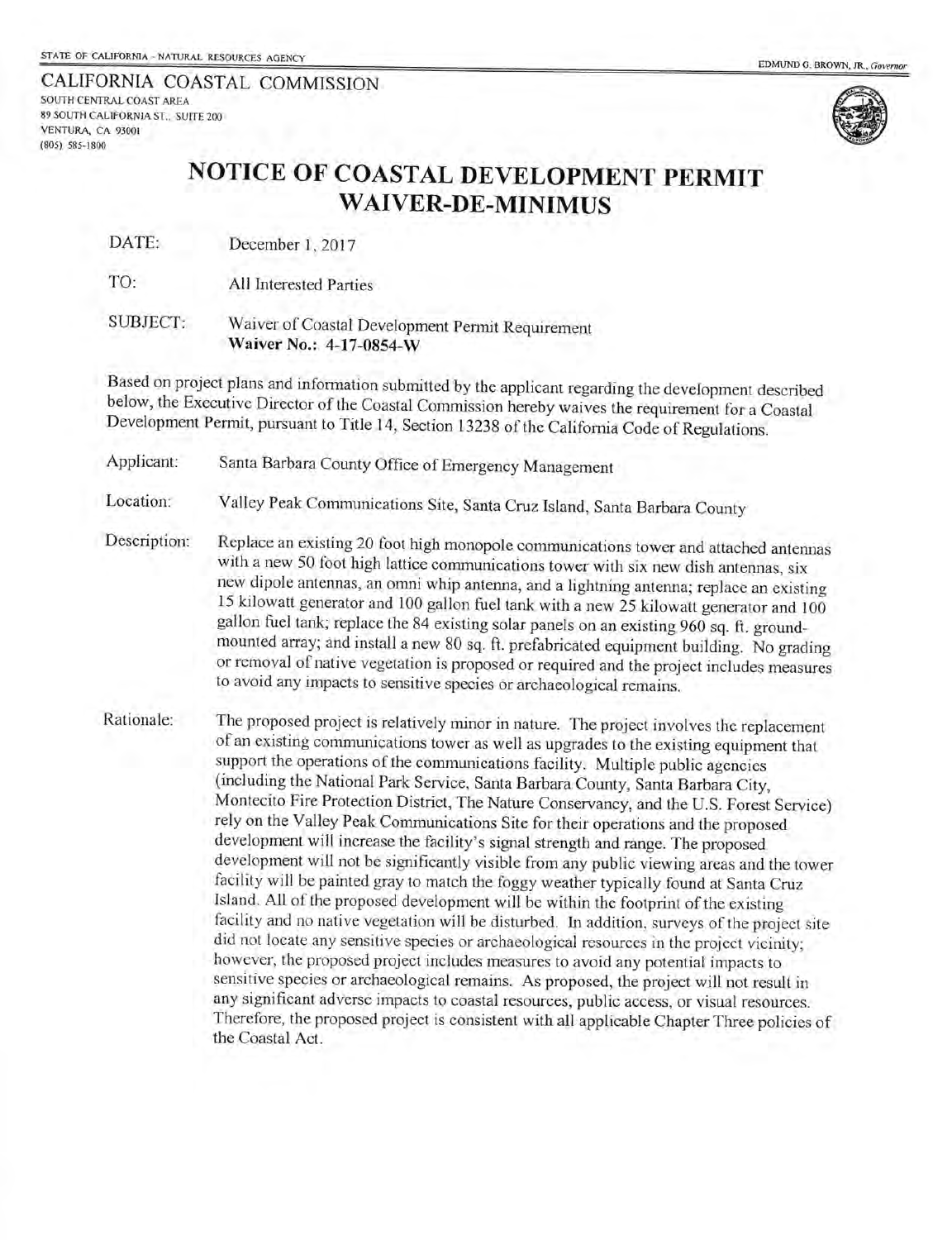IMPORTANT: This waiver is not valid unless the project site has been posted and until the waiver has been reported to the Coastal Commission. This waiver is proposed to be reported to the Commission on December 14, 2017 in Dana Point. If three or more Commissioners object to this waiver, a coastal permit will be required. Persons having questions or wishing to object to the issuance of a coastal permit waiver for this project should contact the Commission office at the above address or phone number prior to the Commission meeting date.

Sincerely,

JOHN AINSWORTH

Executive Director<br>
<br>
By: Wesley Hor

By: Wesley Hom Coastal Program Analyst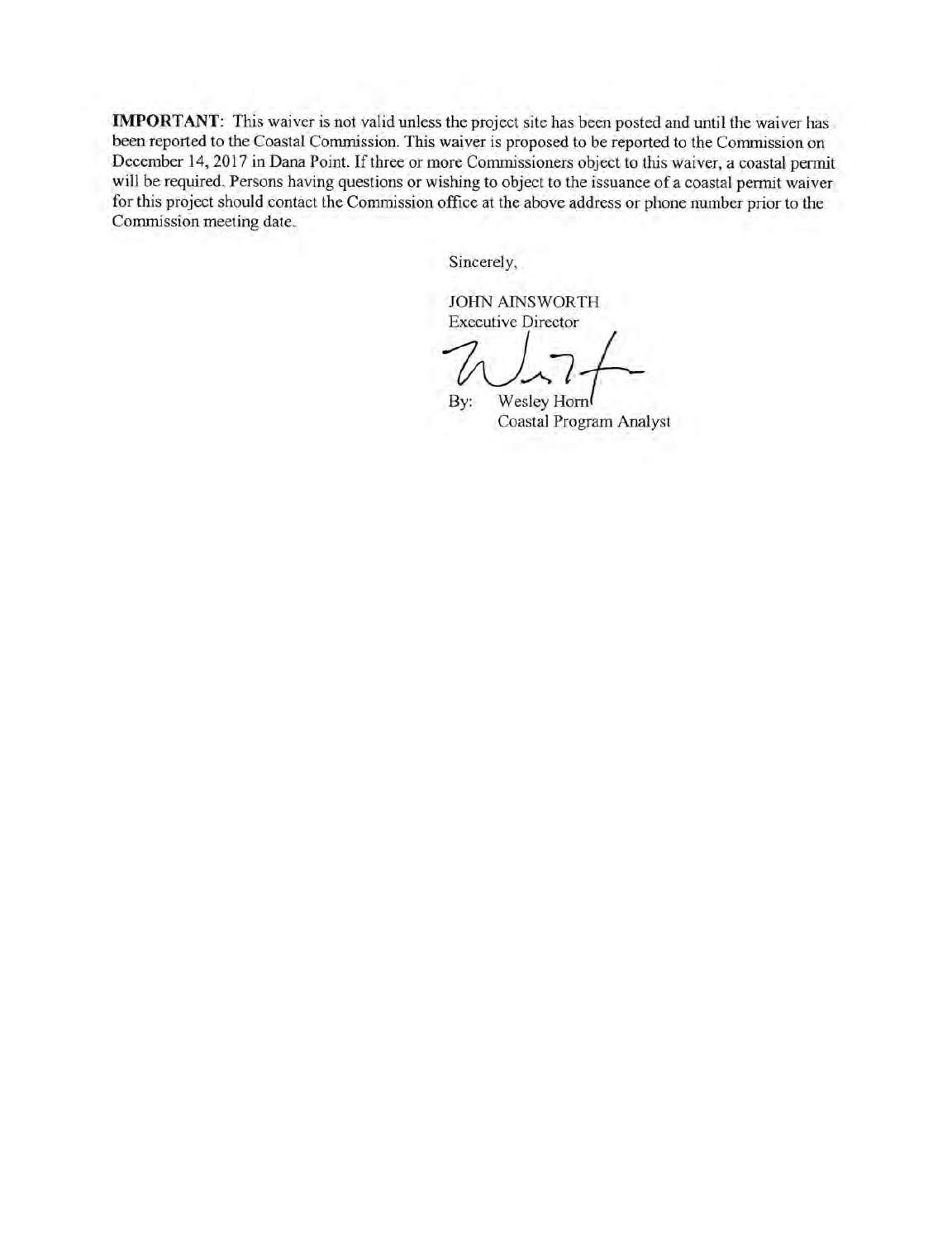CALIFORNIA COASTAL COMMISSION SOUTH CENTRAL COAST AREA 89 SOUTH CALIFORNIA ST., SUITH 200 **VENTURA**, CA 93001 (605) s8s-r300



### EMERCENCY PERMIT

| Date:          | November 20, 2017                                                                                                                                                                                                                                                                                                                                                                                                                             |
|----------------|-----------------------------------------------------------------------------------------------------------------------------------------------------------------------------------------------------------------------------------------------------------------------------------------------------------------------------------------------------------------------------------------------------------------------------------------------|
| Permit No.:    | $G-4-17-0052$                                                                                                                                                                                                                                                                                                                                                                                                                                 |
| Applicant:     | The Land Trust for Santa Barbara County                                                                                                                                                                                                                                                                                                                                                                                                       |
| Location:      | Coronado Butterfly Preserve, corner of Coronado Drive and Newport<br>Drive in City of Goleta (Santa Barbara County)                                                                                                                                                                                                                                                                                                                           |
| Work Proposed: | One-time removal of ten (10) eucalyptus trees on the Coronado<br>Butterfly Preserve property that are dead and at high risk of failure<br>adjacent to two essential public trails in order to protect life and<br>property from imminent danger. In addition, the emergency work<br>includes the temporary closure of the two public trail segments, which<br>will be immediately re-opened following removal of the ten eucalyptus<br>trees. |

This letter constitutcs approval of the emergency work you or your reprcsentative has requested to be done at the location listed above. I understand from the information submitted that an unexpected occurrence in the form of dead eucalyptus trees at high risk of failure that are adjacent to public trails at the Coronado Butterfly Preserve and that constitute a risk to public health and safety. This occurrence requires immediate action to prevent or mitigate loss or damage to life, hcalth, property or essential public services. l4 Cal. Admin. Code Section 13009. The Executive Director herebv finds that:

- (a) An emergency exists which requires action more quickly than permitted by the procedures for administrative or ordinary permits and the development can and will be completed within 30 days unless otherwise specified by the terms of the permit;
- (b) Public comment on the proposed emergency action has been reviewed if time allows; and

The work is hereby approved, subject to the conditions listed on the reverse.

Sincerely,

John Ainsworth **Executive Director** 

 $56 -$ Hunh By: Title: Deputy DirectorSteve Hudson